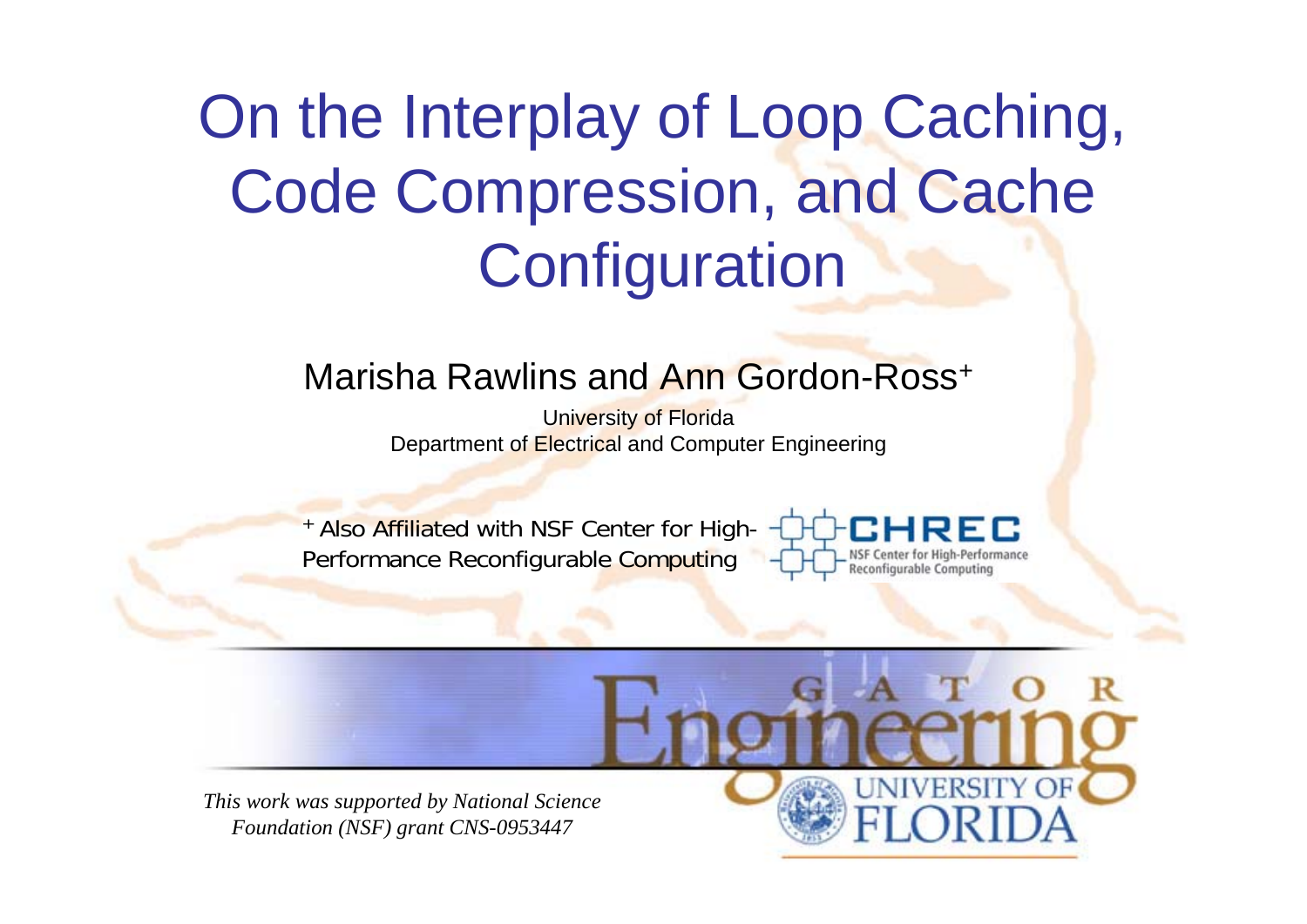### Instruction Cache Optimization

 $T$  O I

- $\bullet$  The instruction cache is a good candidate for optimization
	- Large source of energy consumption
	- Predictable spatial and temporal locality
- $\bullet$  Several optimizations exploit the 90-10 rule
	- 90% of execution is spent in 10% of code known as critical regions
	- Optimizations include loop caching, cache tuning, and code compression

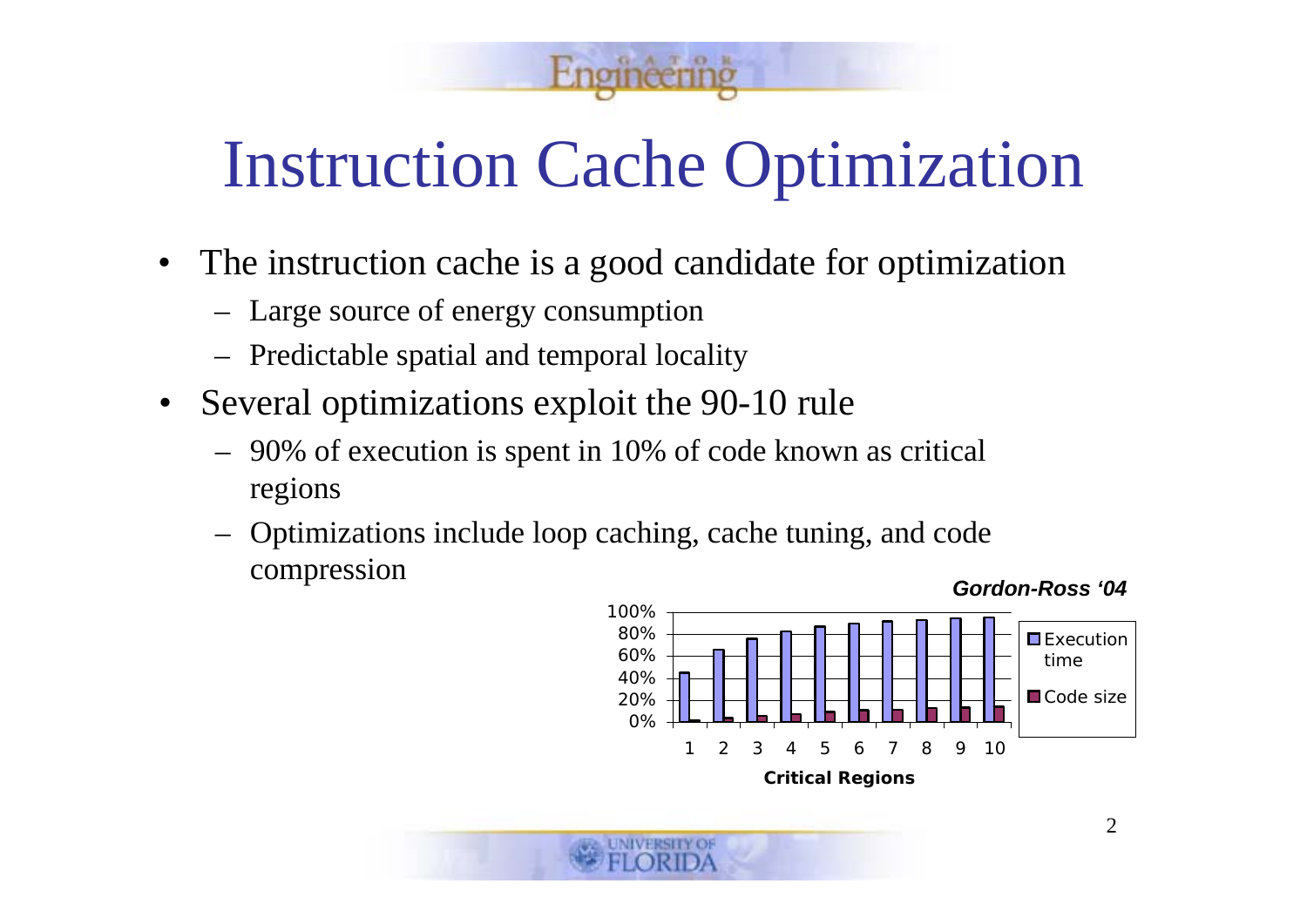## Instruction Cache Optimizations

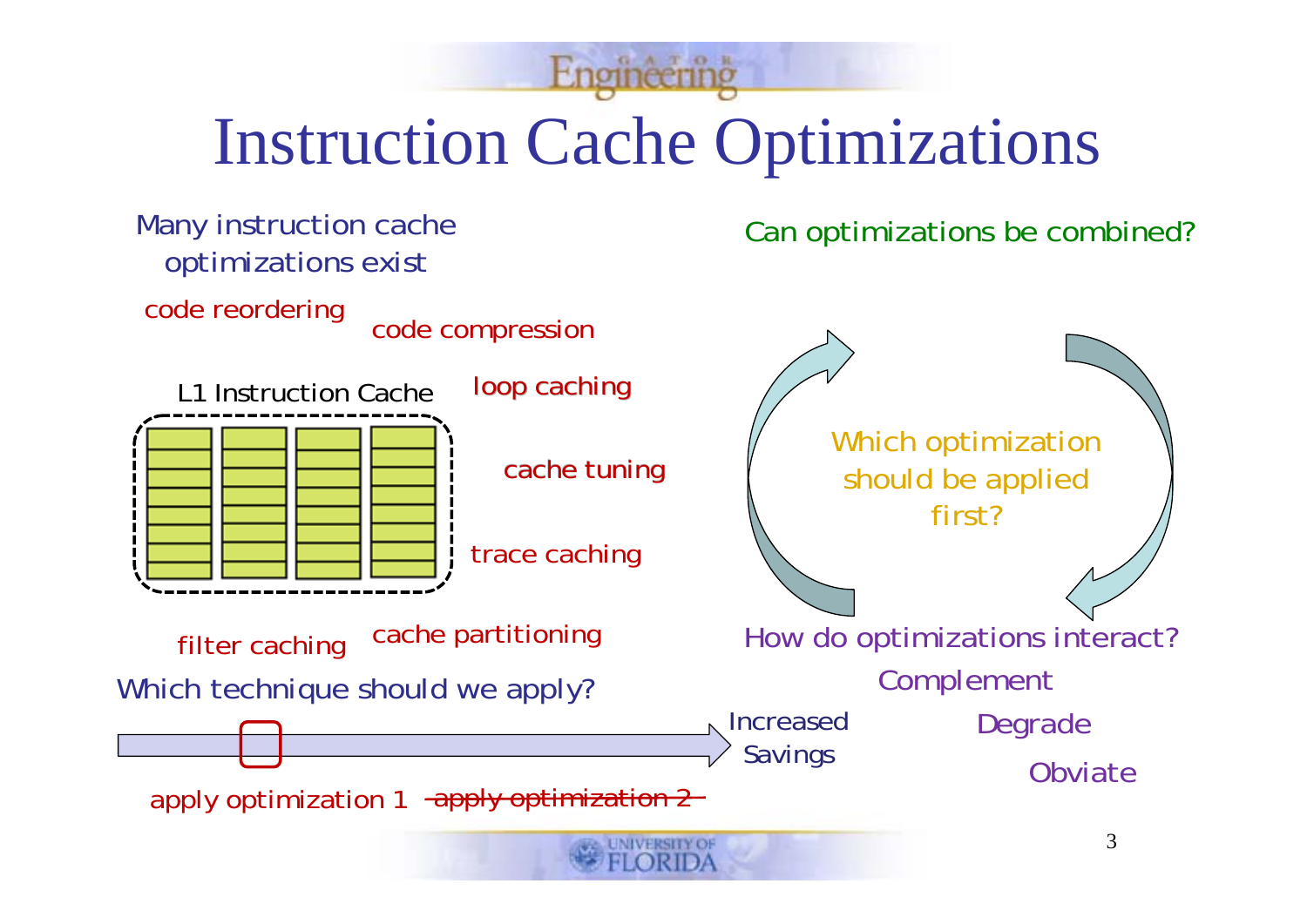# Instruction Cache Optimization – Loop Caching

- • The loop cache achieves energy savings by storing loops in a smaller device than the L1 cache
- • Operation
	- Filled when a short backward branch is detected in the instruction stream
	- Provides the processor with instructions on the next loop iteration
- • Benefits
	- –Smaller, tagless device  $\rightarrow$  energy savings
	- –Miss-less device  $\rightarrow$  no performance penalty
		- Loop cache operation must guarantee a 100% hit rate
	- Loop cache operation invisible to user
- Cannot cache loops with taken branches



 $[0]$  lw r1, 100(r2) [1] addi r3, r1, 1 [2] sw r3, 500(r2)

[3] addi r2, r2, 1

 $[4]$  sbb  $-4$ 

4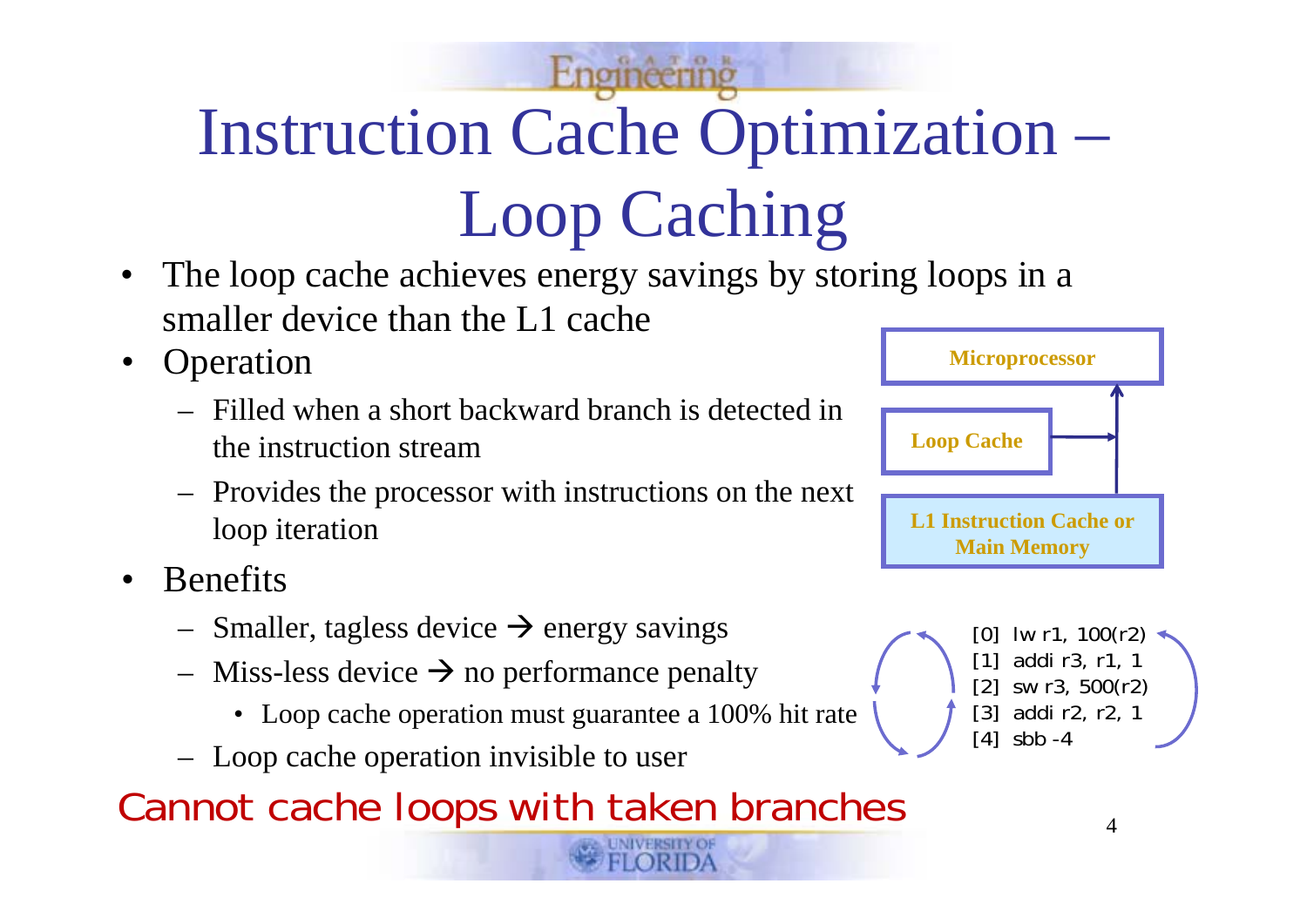## Adaptive Loop Cache (ALC)

GATOR

•Dynamically caches loops containing branches (Rawlins/Gordon-Ross 10)

**nv**

**tnv**

- Filled when a short backward branch is detected in the instruction stream
- Valid bits are used to indicate the location of the next instruction fetch and are critical for maintaining a 100% hit rate



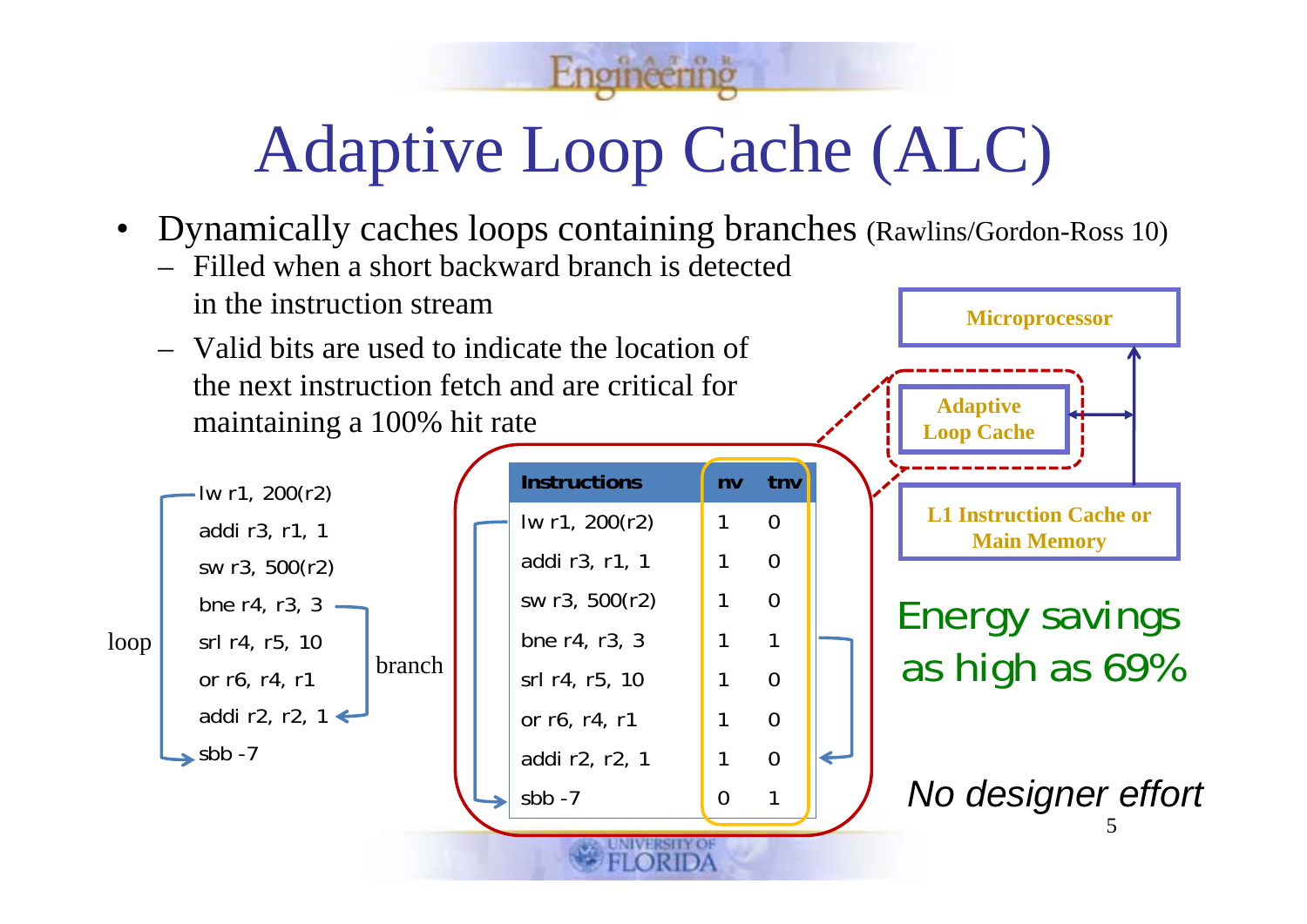### Preloaded Loop Cache (PLC)

ATOR

- • Statically stores the most frequently executed loops (Gordon-Ross/Cotterell/Vahid 02)
	- Can cache loops containing branches and subroutines
- • Operation
	- Application is profiled offline and critical regions are stored in the loop cache
	- PLC provides the instructions when a stored critical region is executed
	- Exit bits are used to indicate the location of the next instruction fetch
- •No runtime fill cycles
- • But requires designer effort and not appropriate for dynamic applications



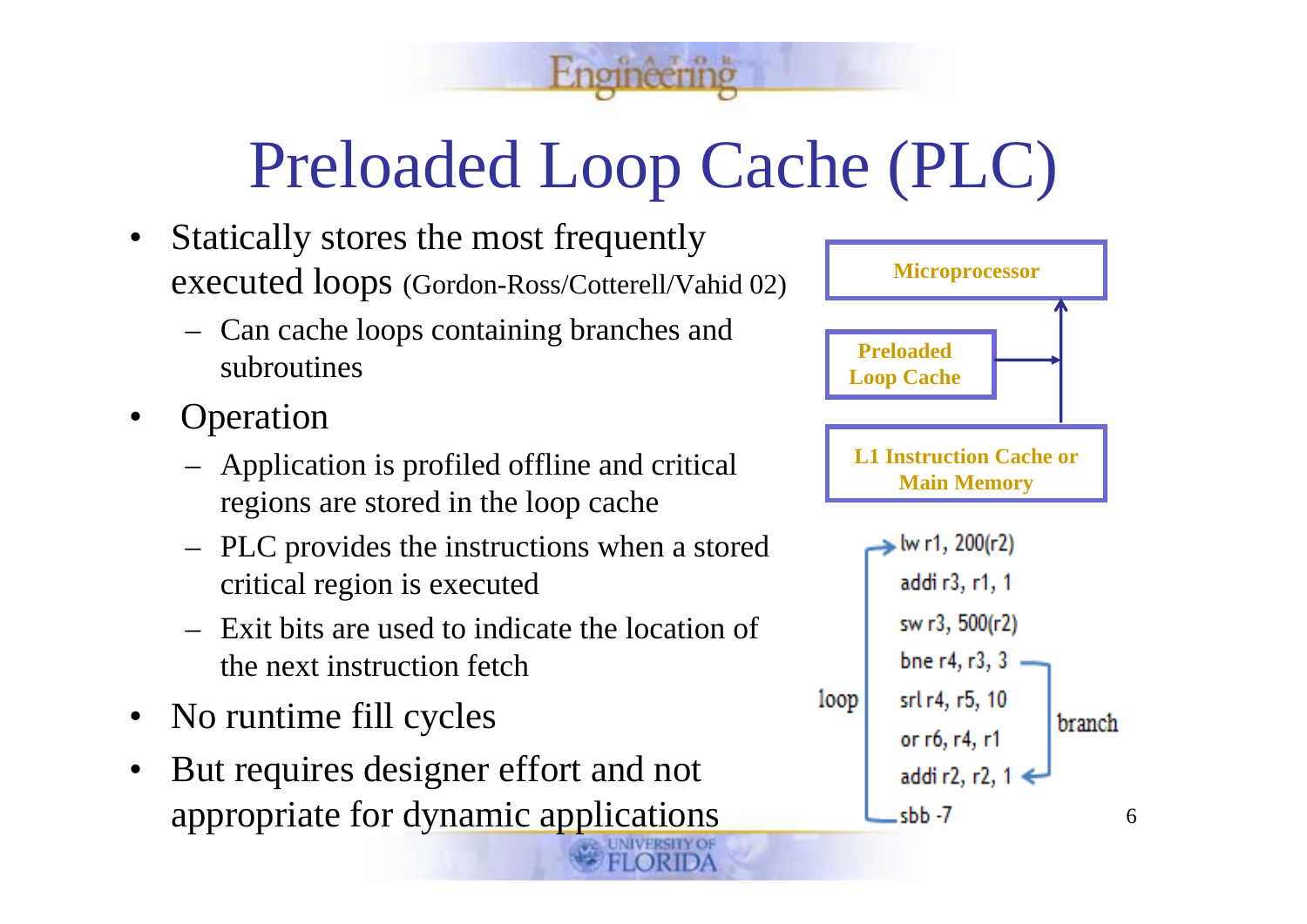## Instruction Cache Optimization – Cache Configuration (Tuning)

- • Different applications have vastly different cache requirements
	- – Cache parameters that do not match an application's behavior can waste over 60% of energy (Gordon-Ross 05)
	- – Cache tuning determines appropriate cache parameters (*cache configuration*) to meet optimization goals (e.g., lowest energy)
		- Configure cache parameters: size, line size, associativity

Inst 8 Inst 7 Inst 6 Inst 5 Inst 4 Inst 3 Inst 2 Inst 1

4KB, 2-way

Average Energy Savings from Cache Tuning > 40**%**

Cache configuration tunes the cache to the instruction stream

L1 Instruction Cache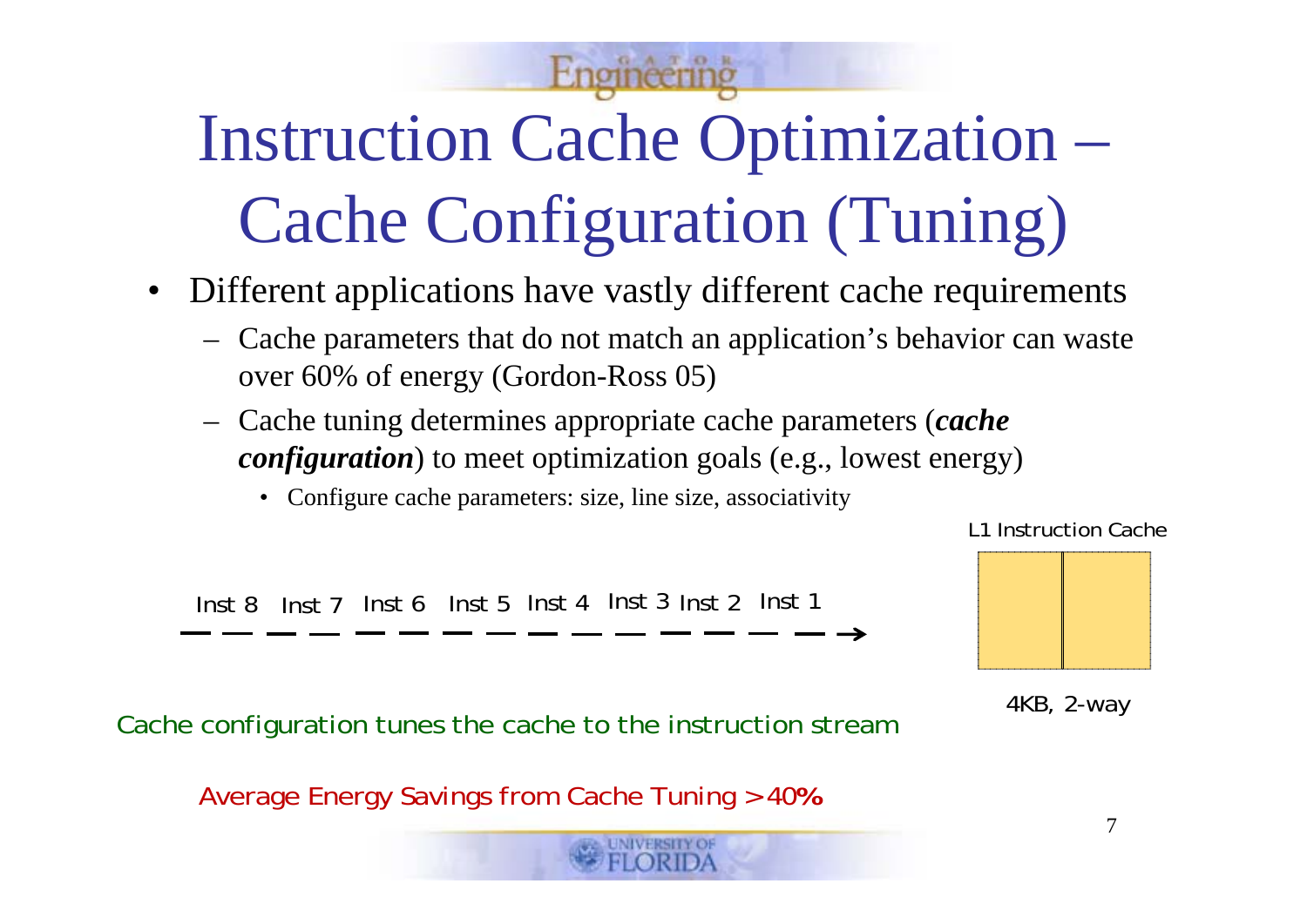# Instruction Cache Optimization – Code Compression

- $\bullet$  Code compression techniques were initially developed to reduce the static code size in embedded systems
- Code compression is typically performed off-line while decompression is performed during run-time
	- Area savings in main memory and perhaps the level one cache, depending on decompression location
- Since decompression done during runtime, decompression overhead must be minimized
	- Decompression overhead is defined as energy and performance expended while decompressing instructions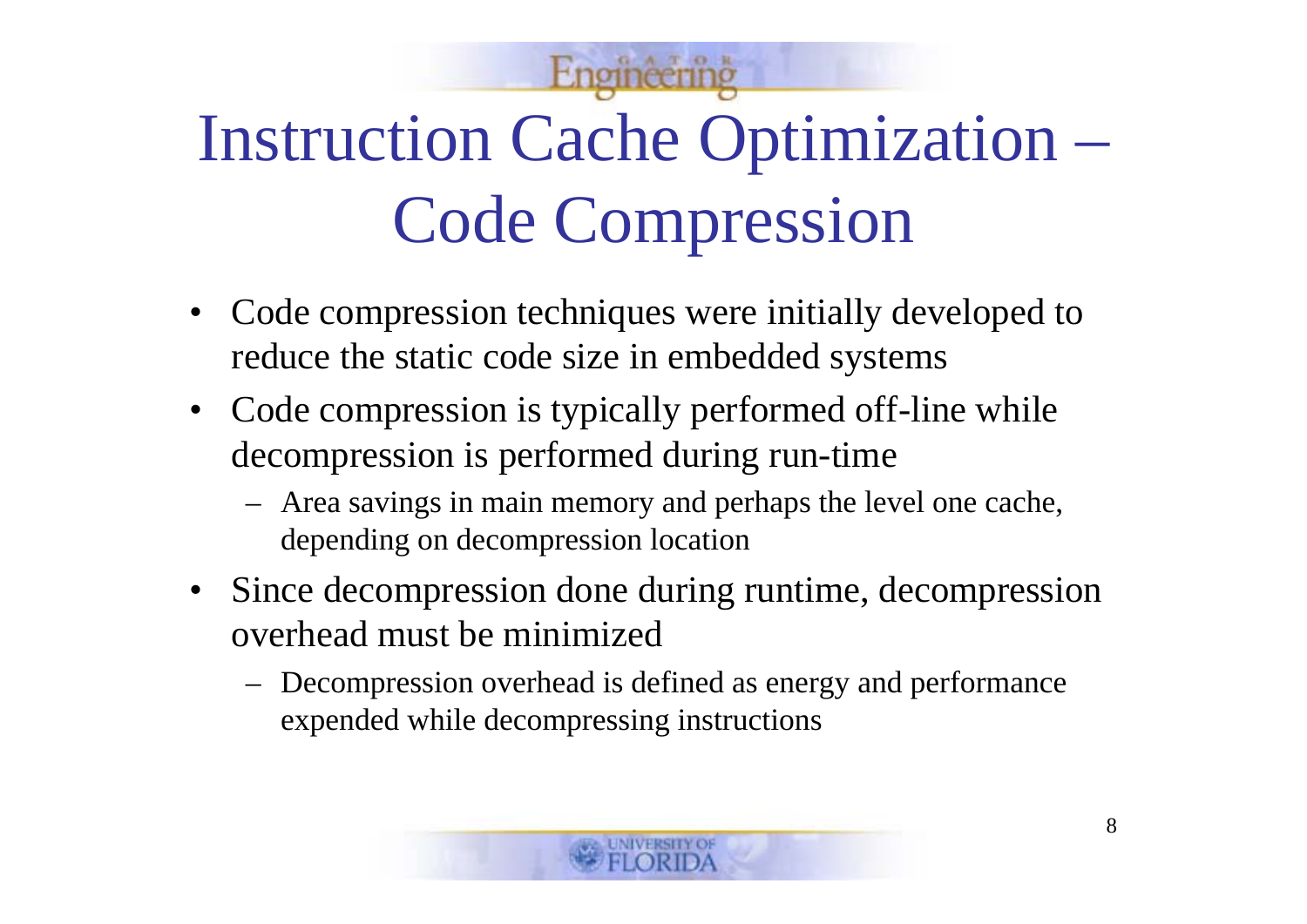## Code Compression Architectures

 $A$   $T$   $O$   $1$ 

• Decompression on Cache Refill (DCR)



*Less overhead, no L1 area savings*

•Decompression on Fetch (DF)

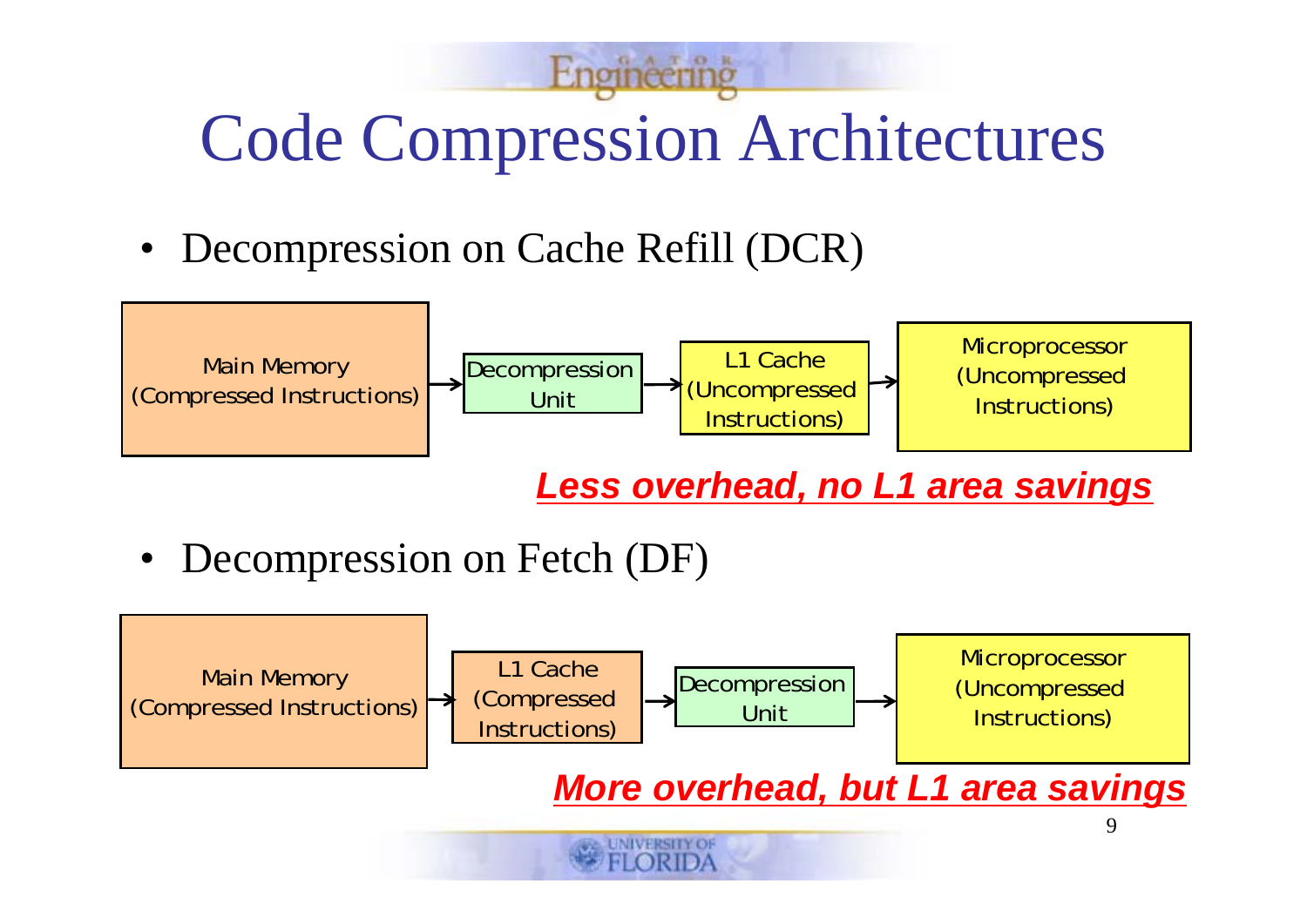## Code Compression (Energy Savings)

• Previous work on code compression achieved energy savings as high as 82% (Benini et al. 2001; Lekatsas 2000)

Memory Microprocessor L1 CacheDecomp.

- • Decompression on Fetch (DF) architecture consumed lower energy than the Decompression on Cache Refill (DCR) architecture
	- –Bit toggling and energy expended on busses were reduced
	- The L1 cache capacity was effectively increased

DF



decompression unit is on the critical path  $\rightarrow$  need low decompression overhead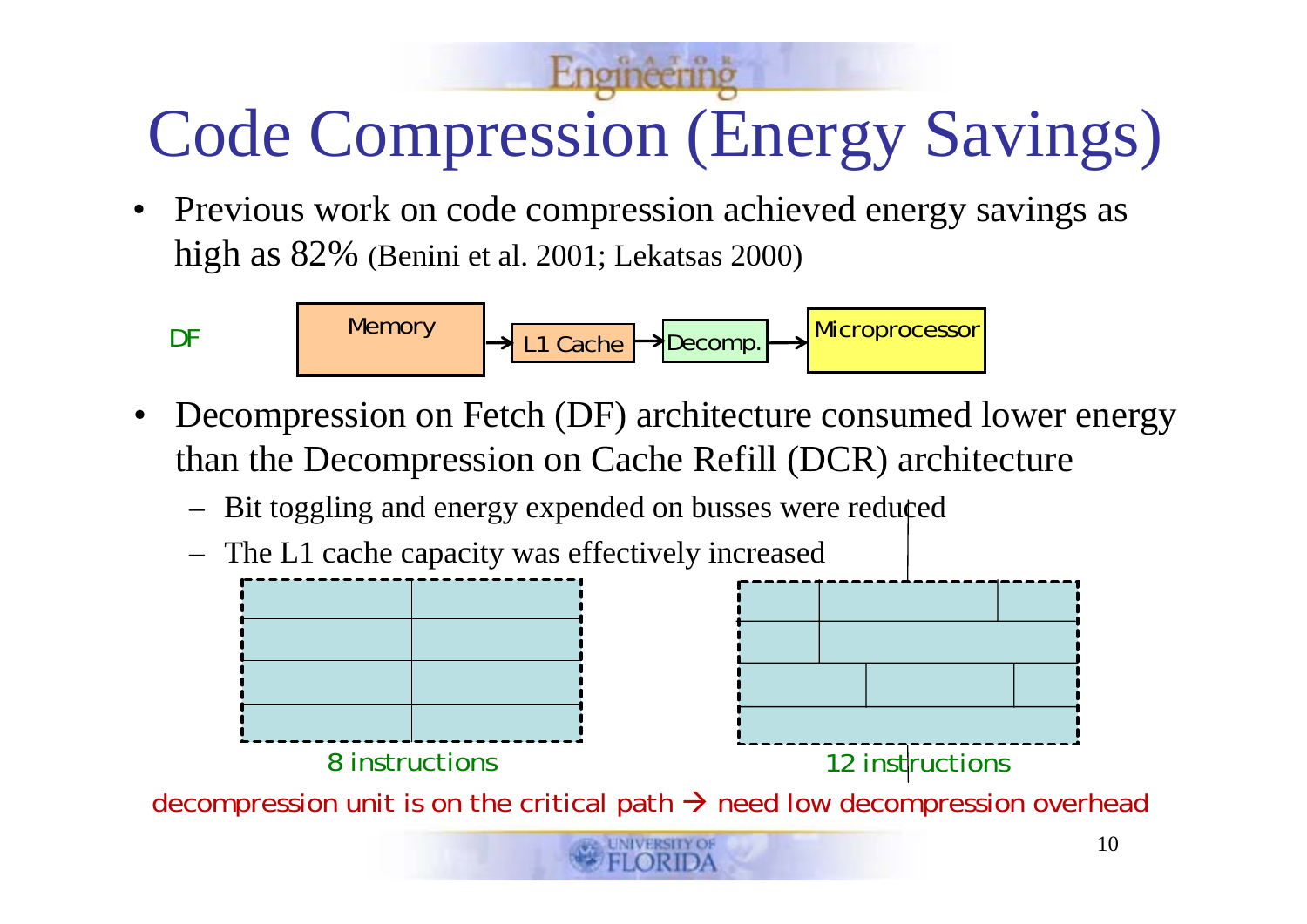# Combining Optimizations

- $\bullet$  Studying the interaction of existing techniques reveals the practicality of combining optimization techniques
	- Combining certain techniques provides additional energy savings but the combination process may be non-trivial (e.g. circular dependencies for highly dependent techniques)
	- In these cases, new design techniques must be developed to maximize savings
	- Less dependent techniques may be easier to combine but may reveal little additional savings
	- Some combined techniques may even degrade each other

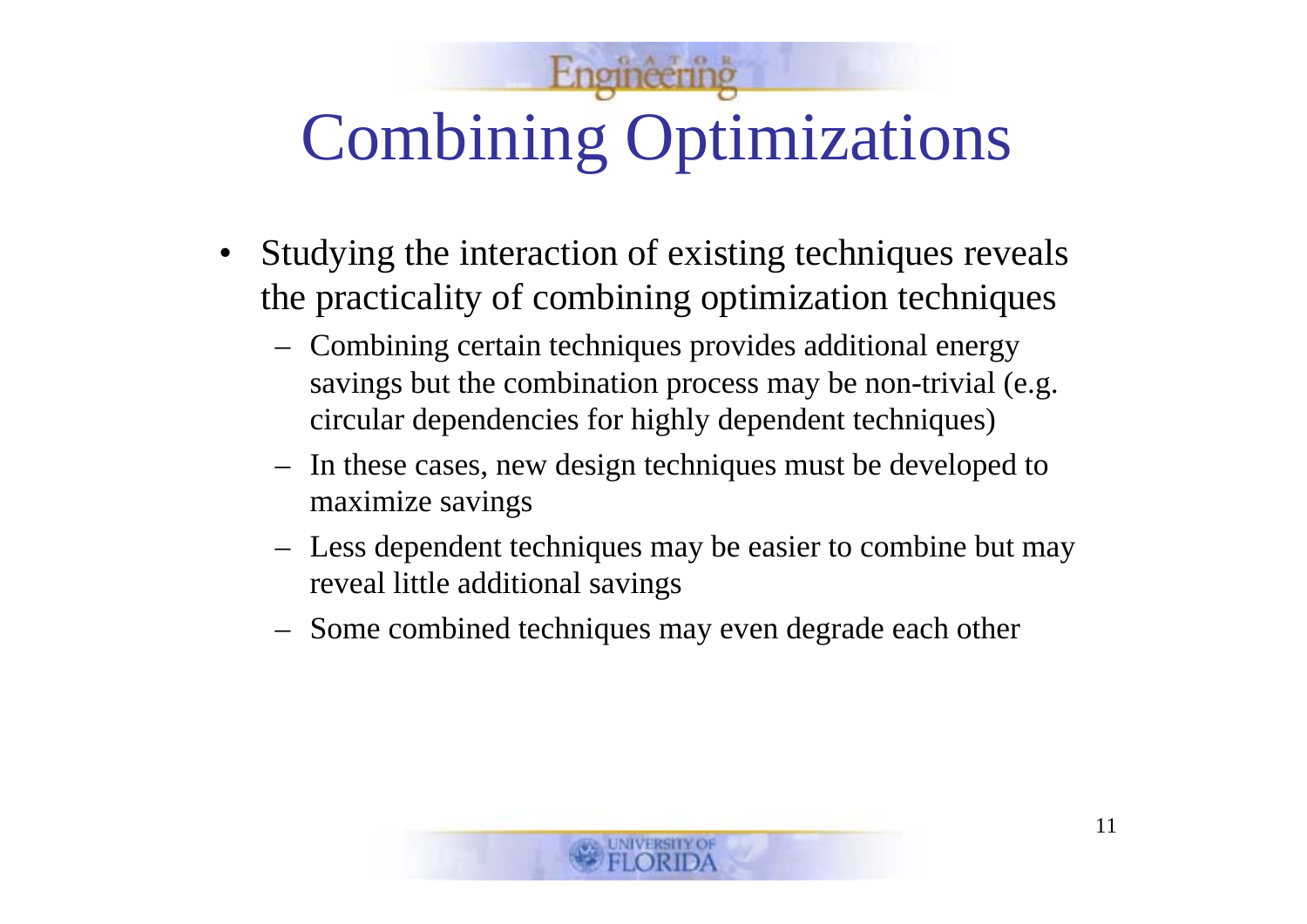#### GATOR Combining Cache Tuning and Loop Caching Inst

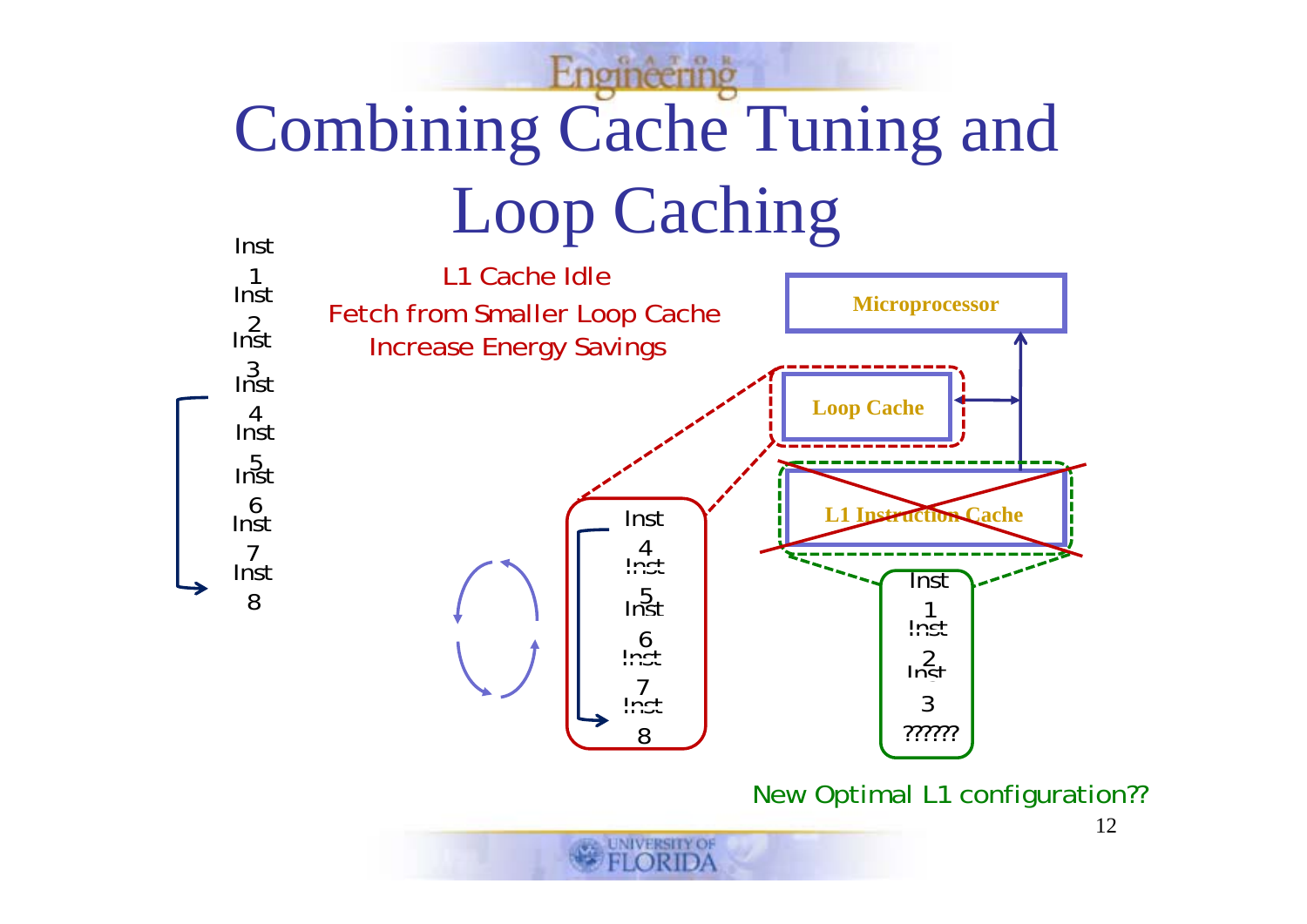# Combining Code Compression, Cache Tuning, and Loop Caching



**Loop Cache stores Uncompressed loop instructions**

**Decompression overhead eliminated when loops are fetched from the loop cache**

**Reduces overall energy consumption**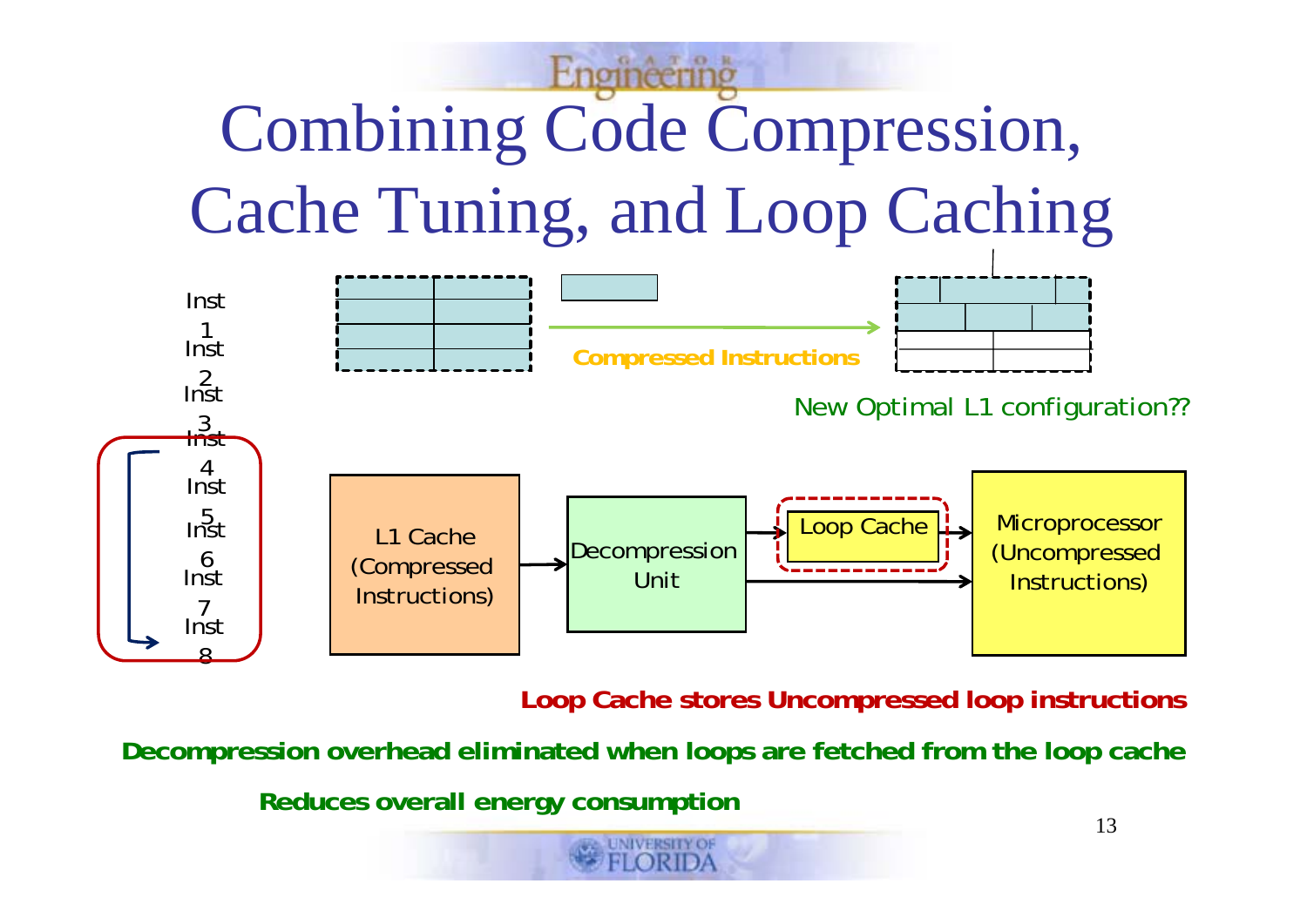

#### Contribution

- • Combining optimization techniques with respect to additional energy savings, desired designer effort, and dynamic flexibility
	- –Adaptive Loop Cache (ALC) – No designer effort, most flexible
	- – Preloaded Loop Cache (PLC) – Designer effort, less flexible but greater savings (no fill cycles)
- • Interaction of cache tuning, loop caching, and code compression
	- –Additional energy savings from combining loop caching and cache tuning
	- – Identify benchmark characteristics and situations where combining loop caching and cache tuning are most effective
	- – Investigate the practicality of using a loop cache to reduce decompression overhead
	- – Indentify side effects from combining loop caching, code compression, and cache tuning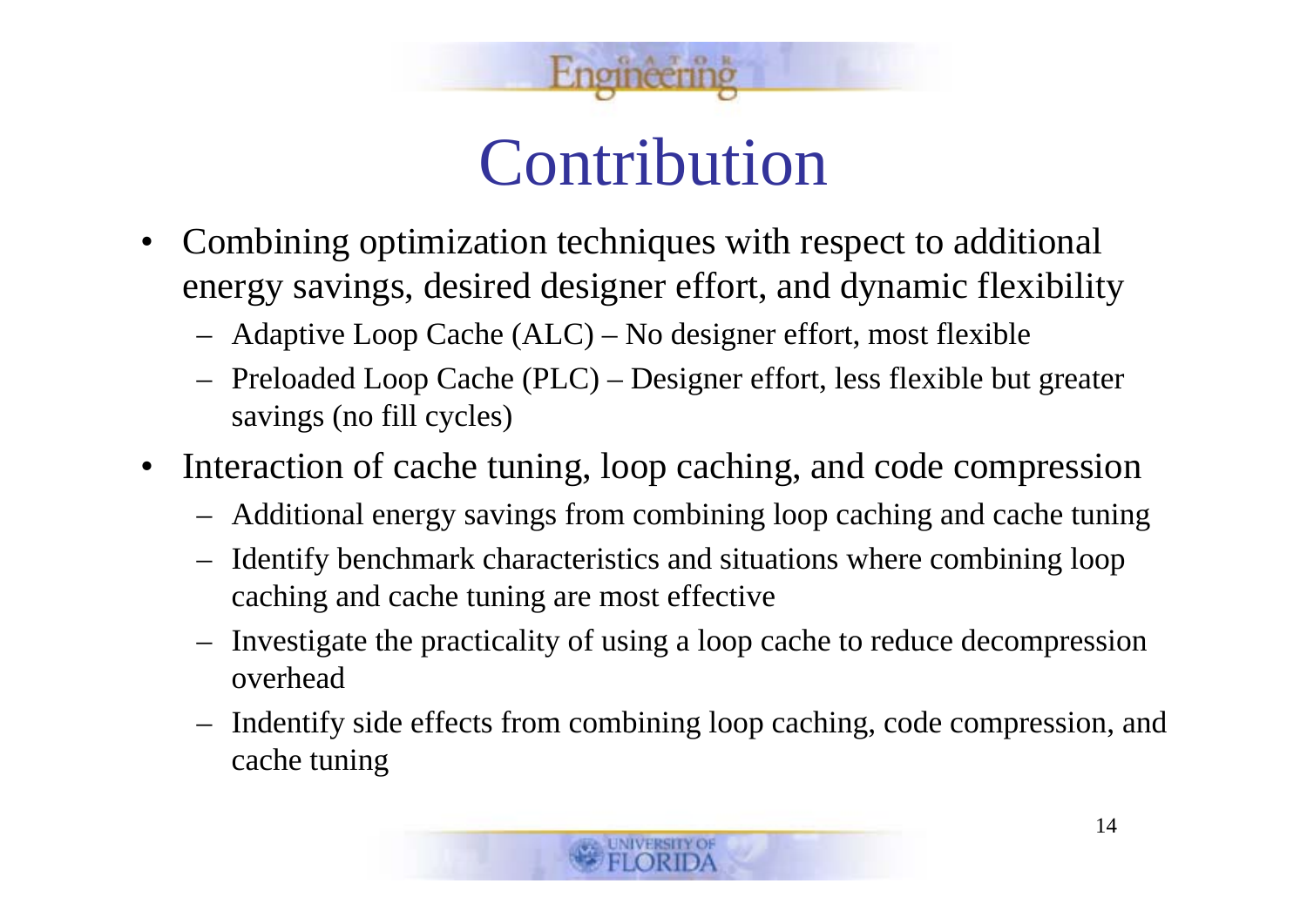

### Loop Cache and Level One **Cache Tuning**

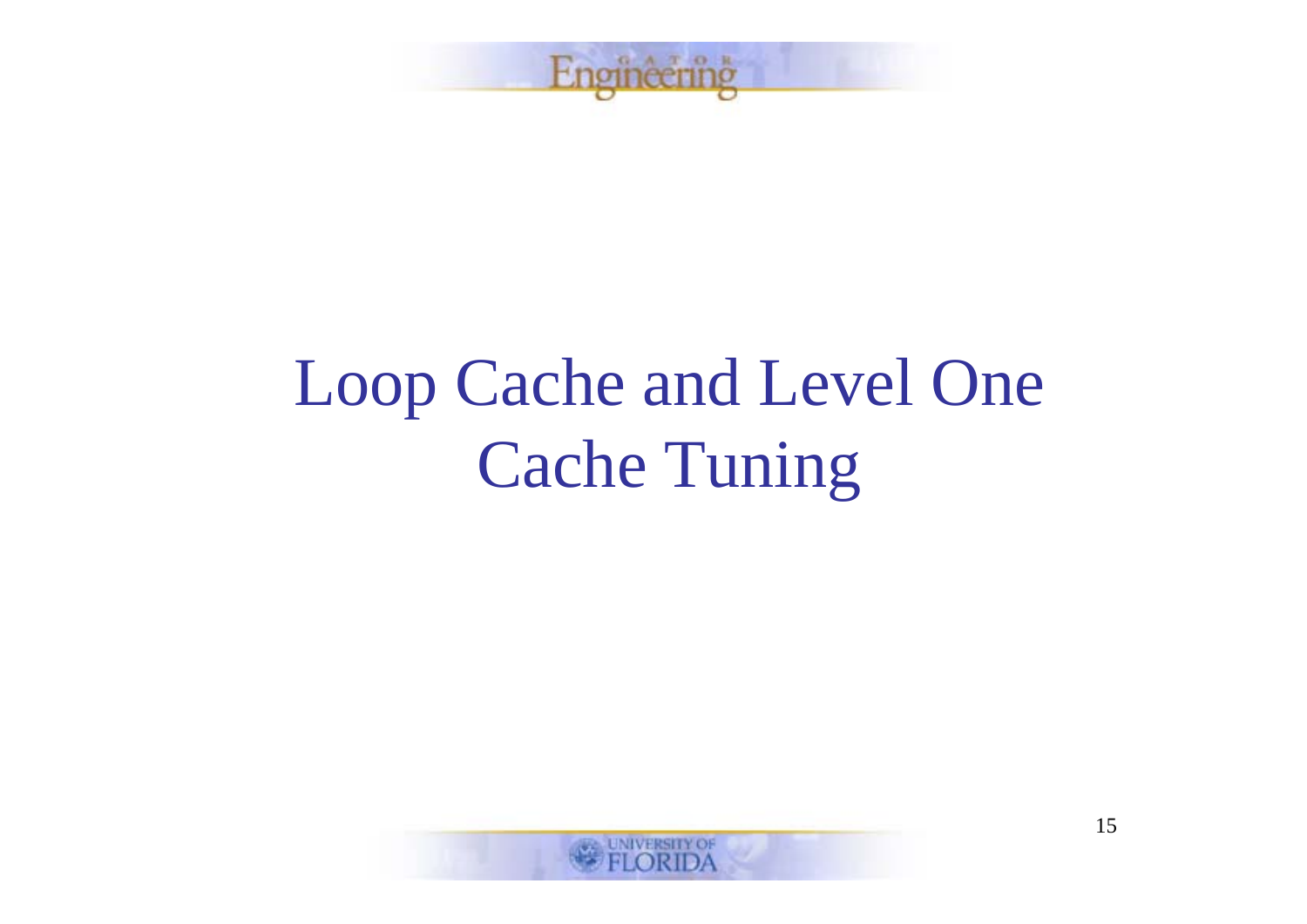

#### Experimental Setup

- Modified SimpleScalar<sup>1</sup> to implement the Adaptive Loop Cache (ALC) and Preloaded Loop Cache (PLC)
- 31 benchmarks from the EEMBC<sup>2</sup>, Powerstone<sup>3</sup>, and MiBench<sup>4</sup> suites
- $\bullet$  Energy model based on access and miss statistics, (SimpleScalar) and energy values (CACTI 5 )
- Energy savings calculated with respect to our base system (an 8kB, 4-way associative, 32 byte line size L1 cache 6 with no loop cache)

<sup>1</sup> (Burger/Austin/Bennet 96), <sup>2</sup>(http://www.eembc.org/), <sup>3</sup>(Lee/Arends/Moyer 98), <sup>4</sup>(Guthaus/Ringenberg/Ernst/Austin/Mudge/Brown 01), <sup>5</sup>(Shivakumar/Jouppi 01) 6(Zhang/Vahid/Najjar 00)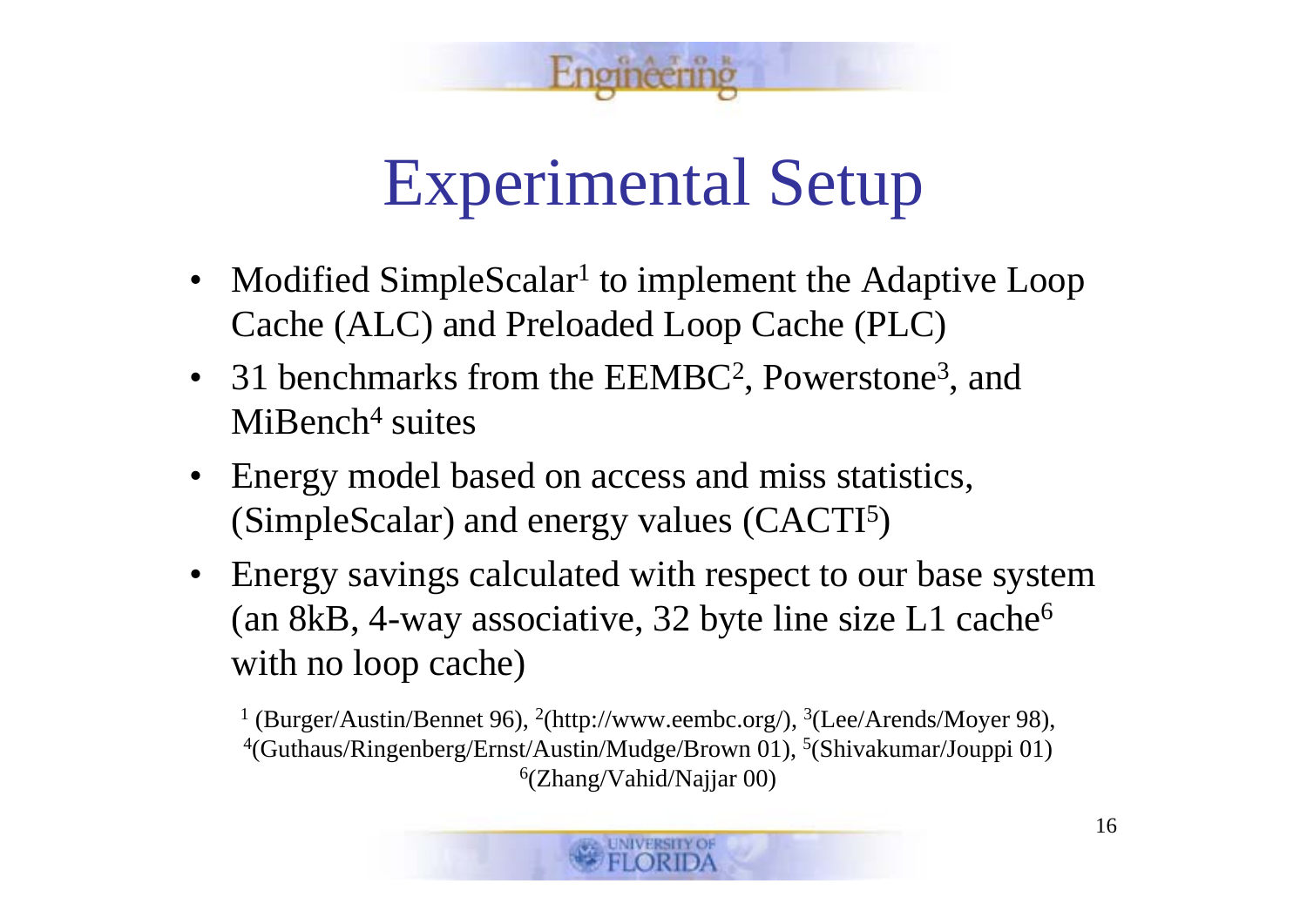## Experimental Setup

- Tunable cache parameters (based on  $6, 7)$ 
	- L1 cache size: 2kB,4kB, and 8kB
	- L1 cache line size: 16 bytes, 32 bytes, and 64 bytes
	- L1 cache associativity: 1-, 2-, and 4-way associative
	- Loop cache sizes: 4 256 entries
- • Experiments
	- Tuned the L1 cache with a fixed size ALC
	- Tuned both the L1 cache the ALC
	- Tuned the L1 cache with fixed size PLC
- $\bullet$  For comparison purposes we reported
	- Tuned ALC with a fixed L1 base cache
	- Tuned the L1 cache in a system with no loop cache

6(Zhang/Vahid/Najjar 00), 7(Rawlins/Gordon-Ross 10)

ALC - Adaptive Loop Cache PLC - Preloaded Loop

Cache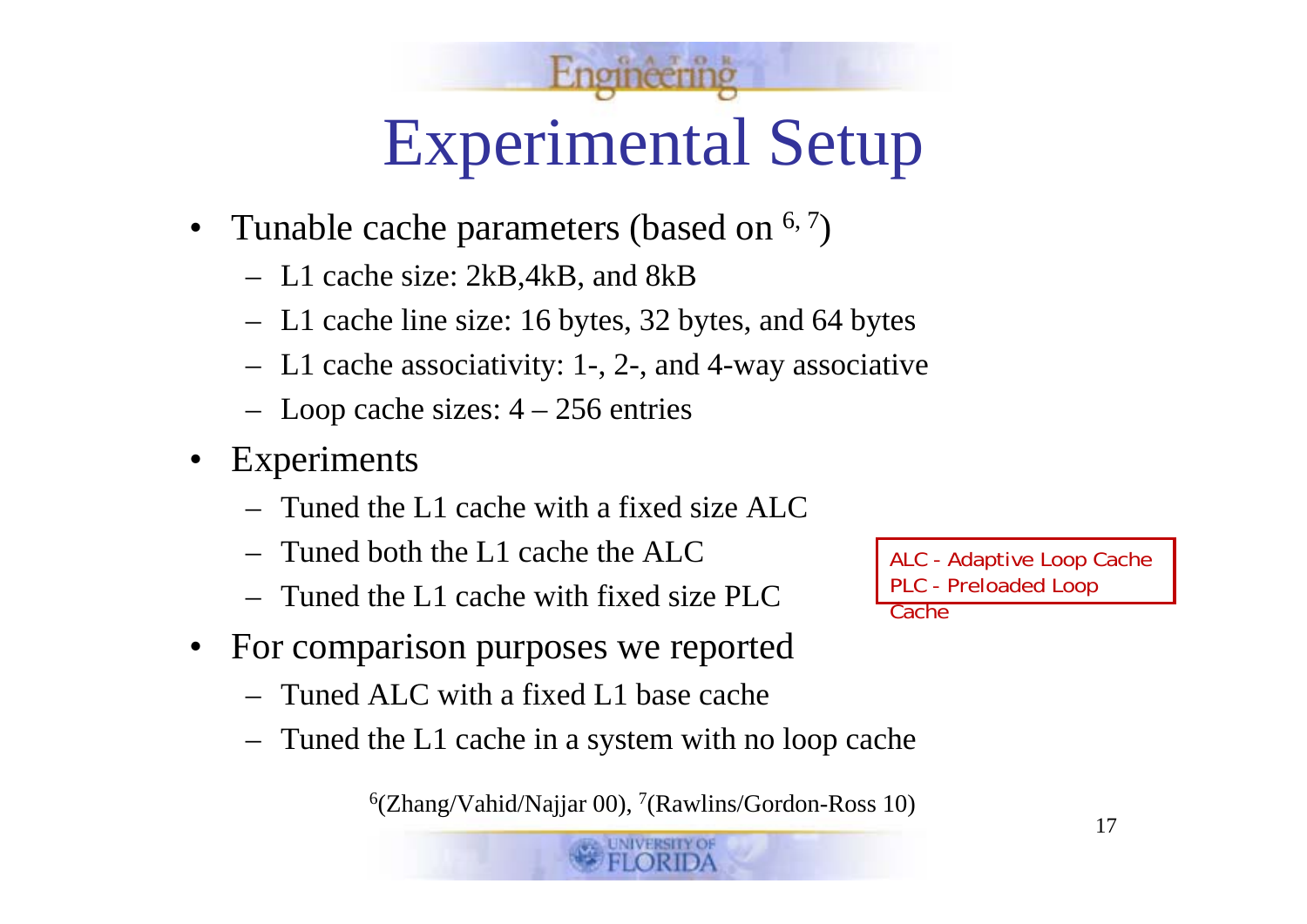

#### Energy Savings Cache Tuning & Loop Caching Applied Individually



• In general, loop caching alone does not match cache tuning alone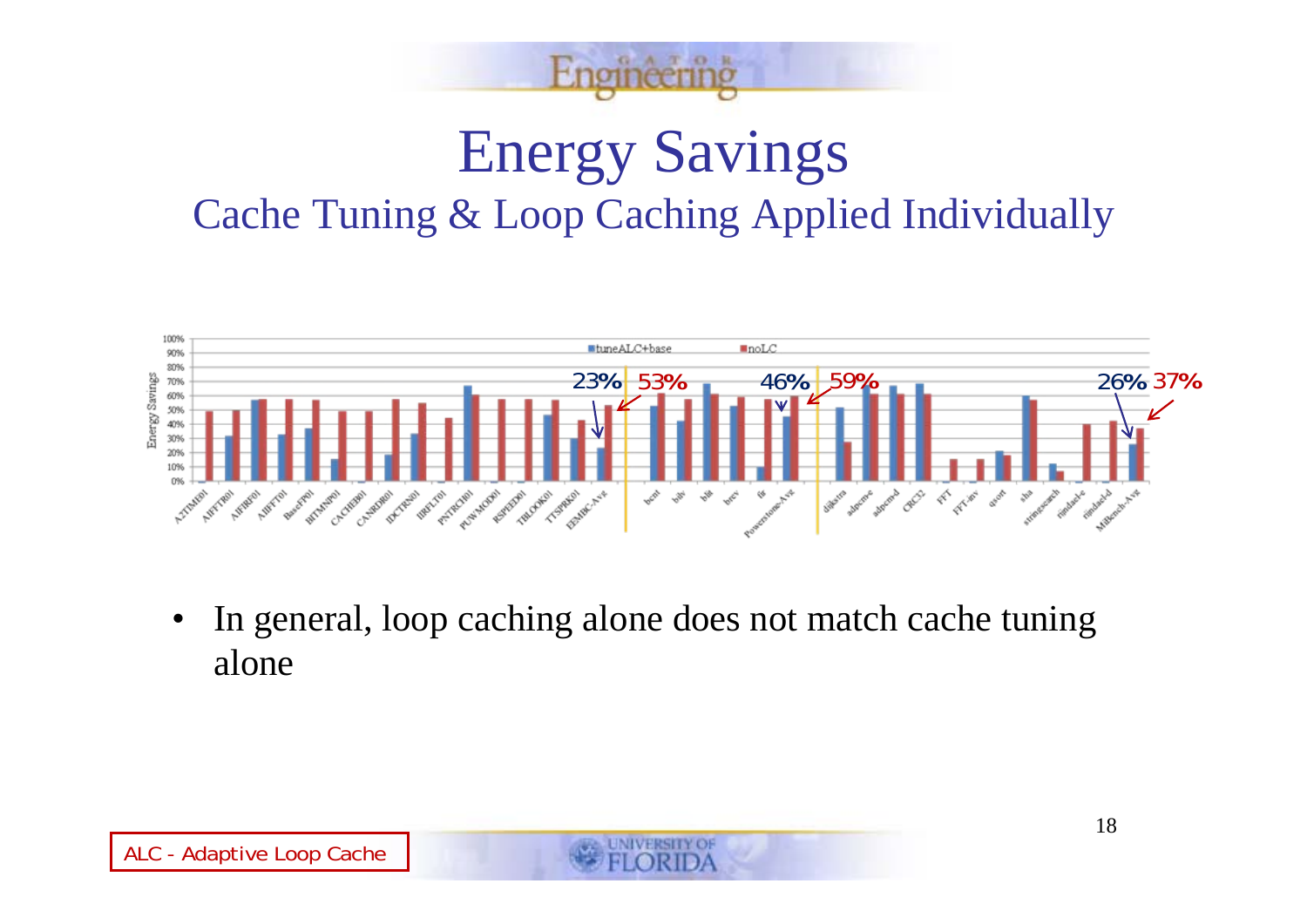#### Energy Savings Combining a Fixed Sized ALC with L1 Cache Tuning

TOR



- • Small average improvement in energy savings compared to cache tuning alone
- •L1 cache tuning dominates overall energy savings

ALC - Adaptive Loop Cache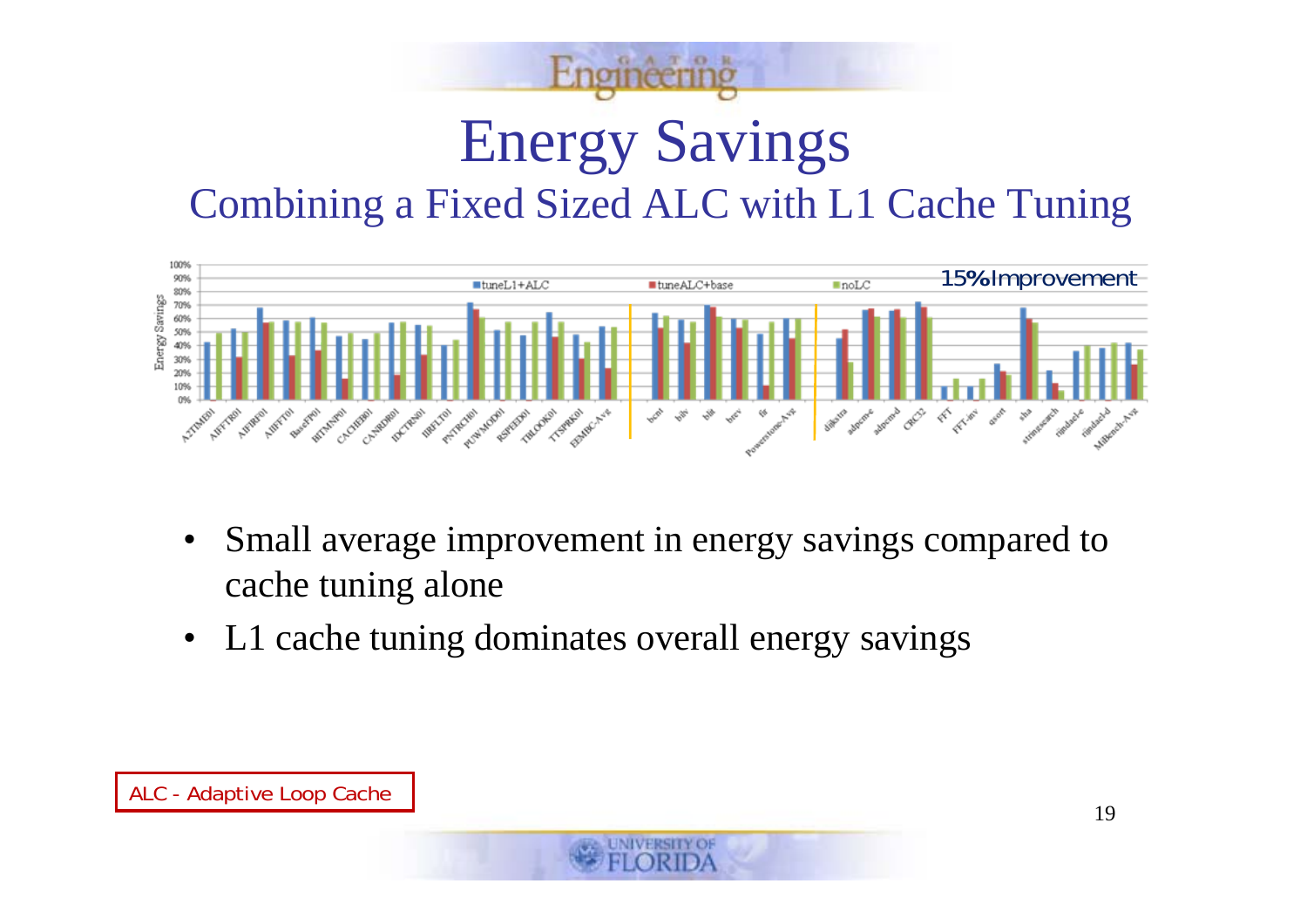



- •Small improvement in savings
- $\bullet$  L1 cache tuning therefore obviates the need for ALC tuning
	- Adding an appropriately sized ALC is sufficient
	- Reduces design space exploration
		- •No need to try each ALC configuration with each L1 cache configuration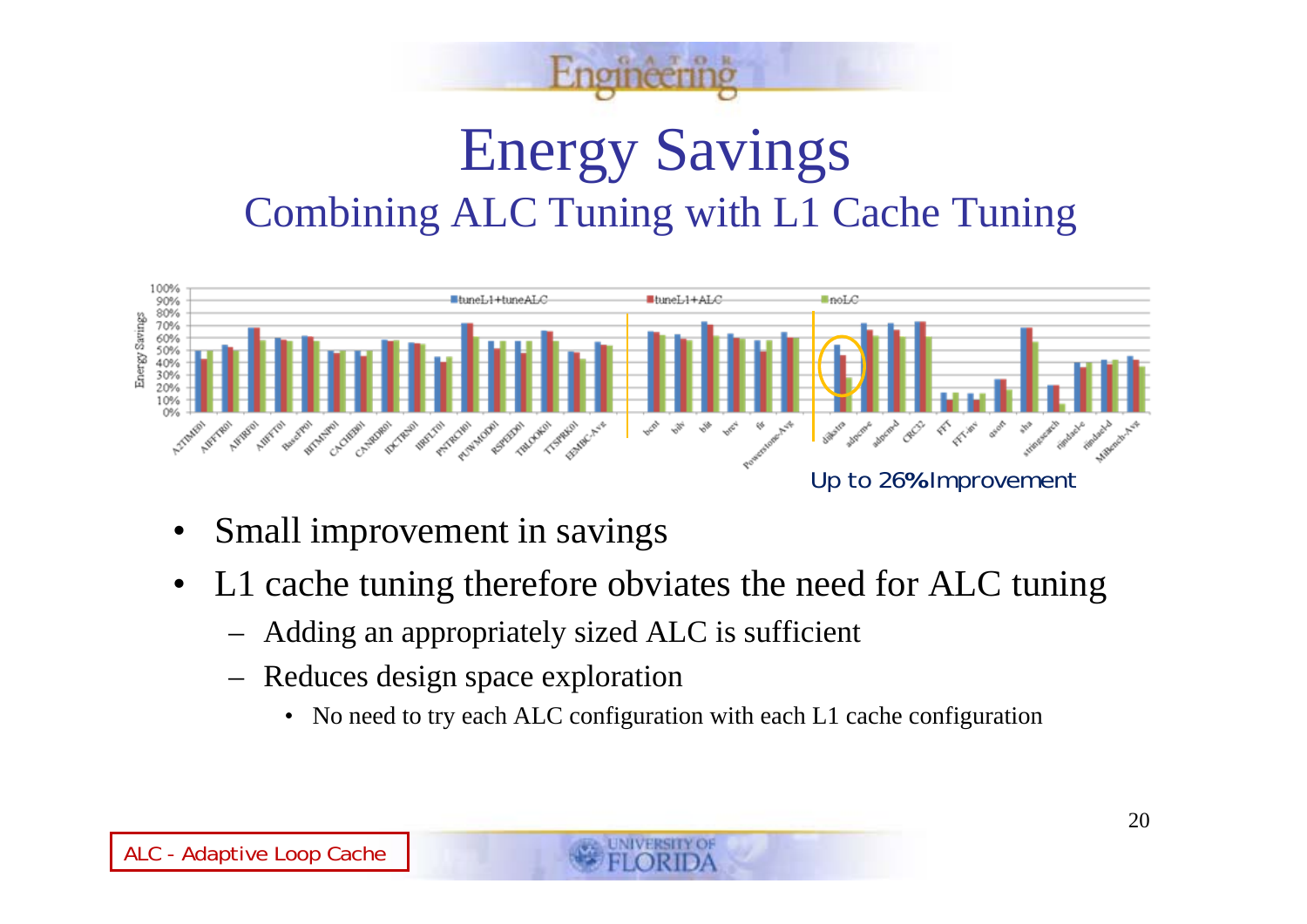## Energy Savings Combining a Fixed Sized PLC with L1 Cache Tuning



- •PLC results in higher energy savings compared with the ALC
- $\bullet$  Using a PLC can result in a different optimal L1 configuration
	- PLC removes instructions from instruction stream
	- Achieves area savings up to 33% for 14 benchmarks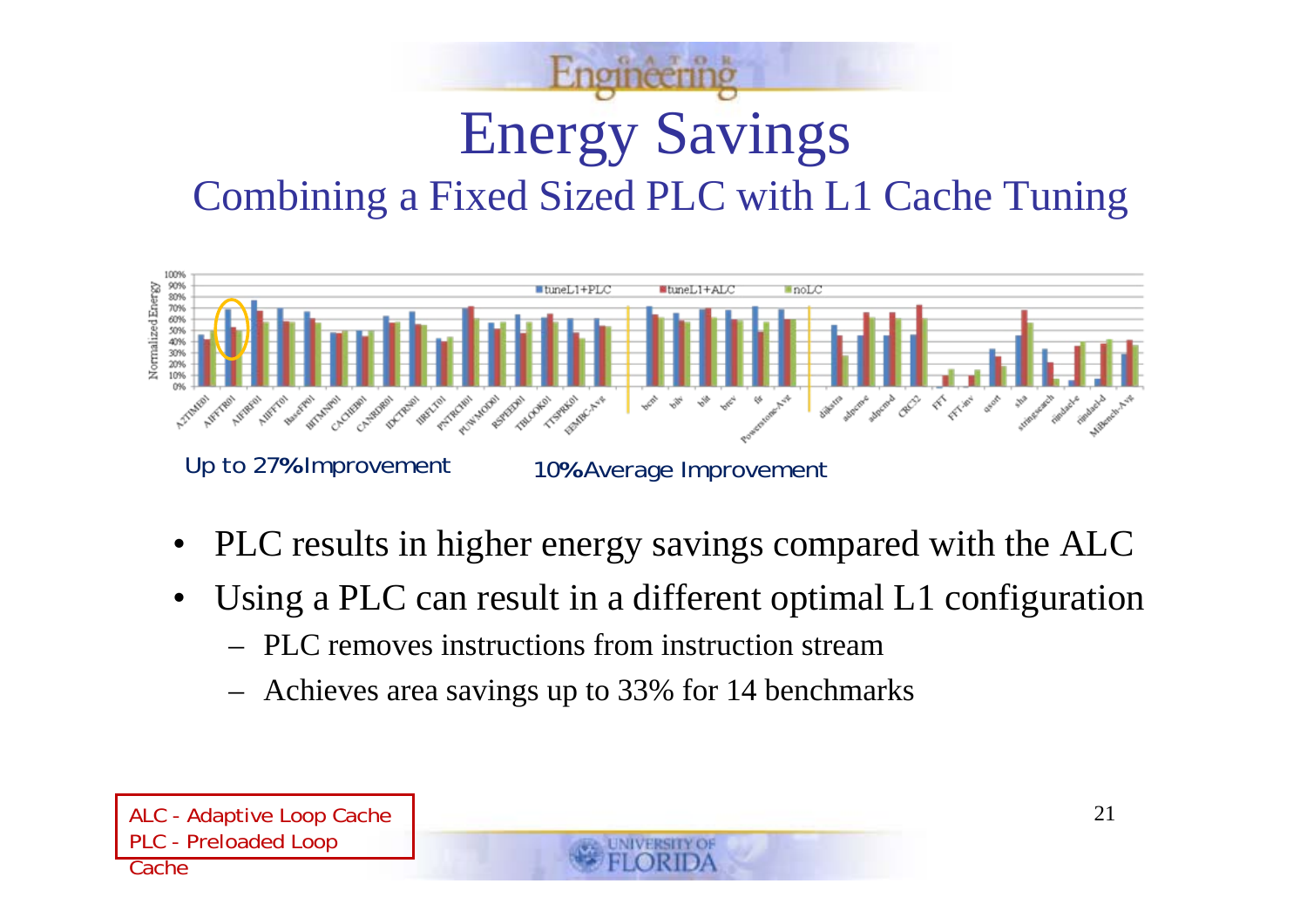

## Code Compression, Loop Caching, and Cache Tuning

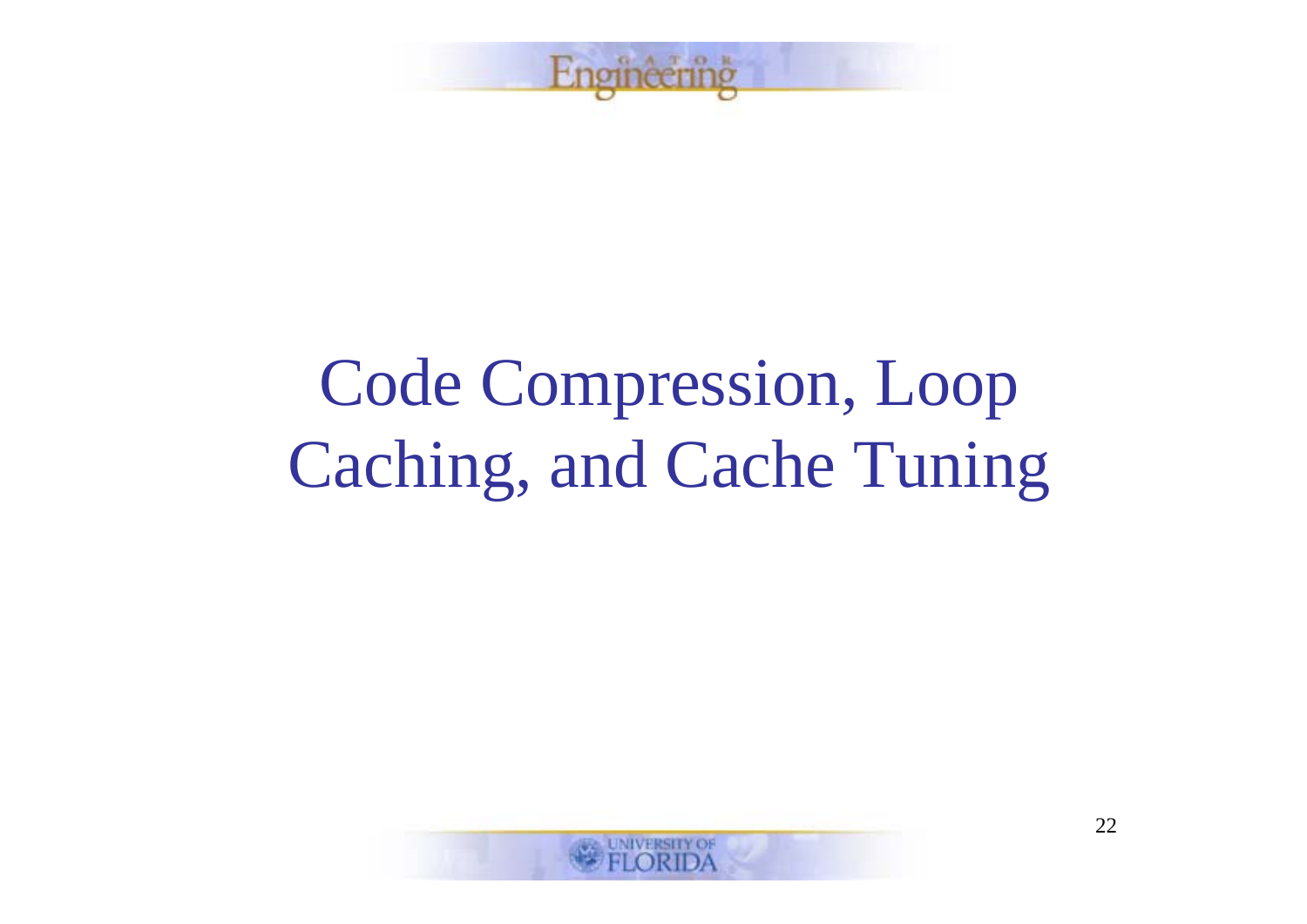

- $\bullet$  Decompression on Fetch architecture with Huffman encoding
- 32 entry ALC; 64 entry PLC (based on  $^7$ )
- $\bullet$  Decompression unit, Line Address Table, ALC, and PLC implemented in SimpleScalar
- $\bullet$ Branch targets were byte aligned for random access
- •Energy model modified for decompression energy
- $\bullet$  Measured performance ( # cycles needed to complete execution)

ALC - Adaptive Loop Cache PLC - Preloaded Loop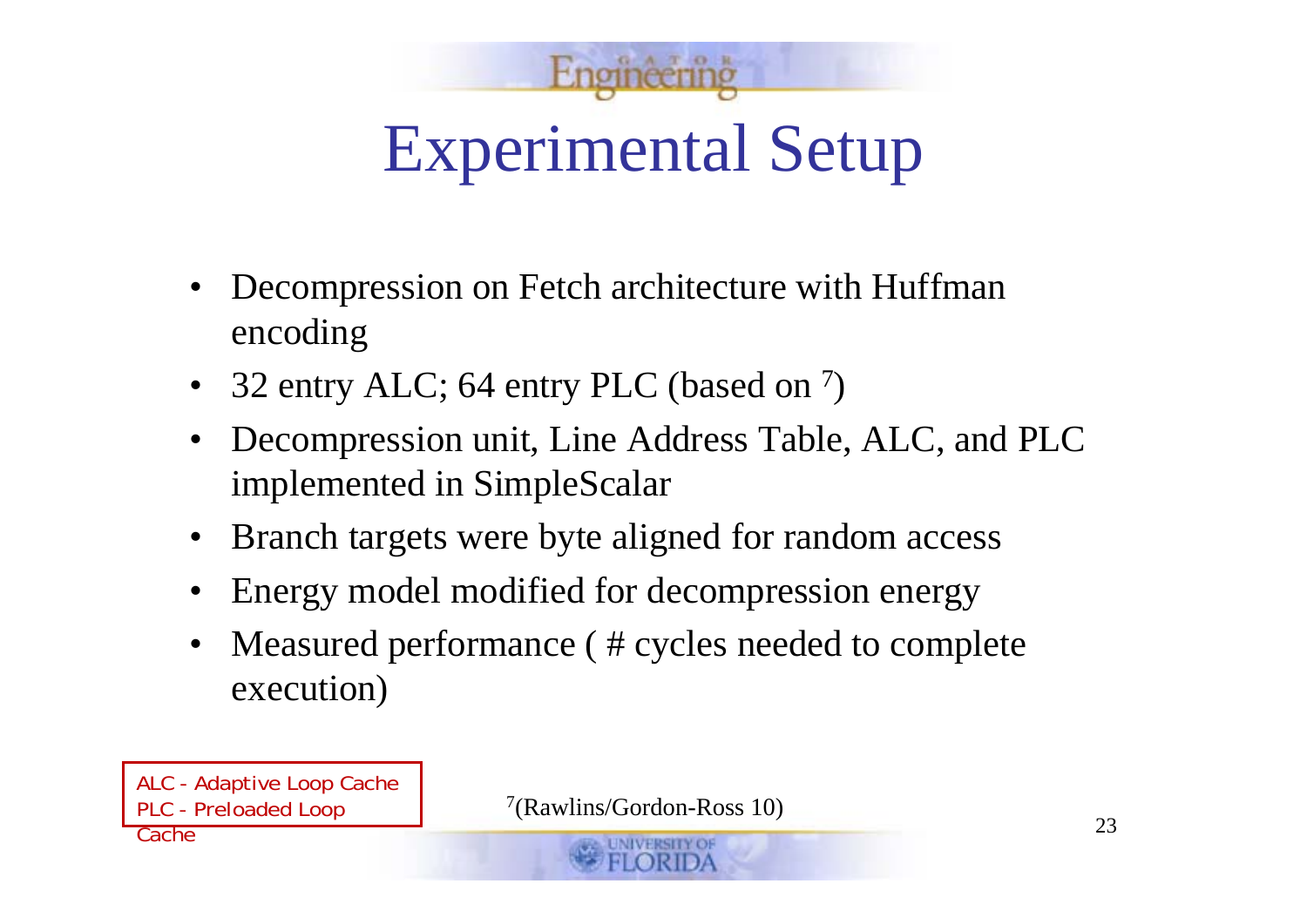## Energy Savings (ALC) Combining Code Compression with L1 Cache Tuning



- Powerstone and MiBench benchmarks contain few loops which iterate several times
- EEMBC benchmarks contain several loops which iterate fewer times than Powerstone/MiBench
	- EEMBC benchmarks spend little time fetching uncompressed instructions from the ALC before the decompression unit is invoked again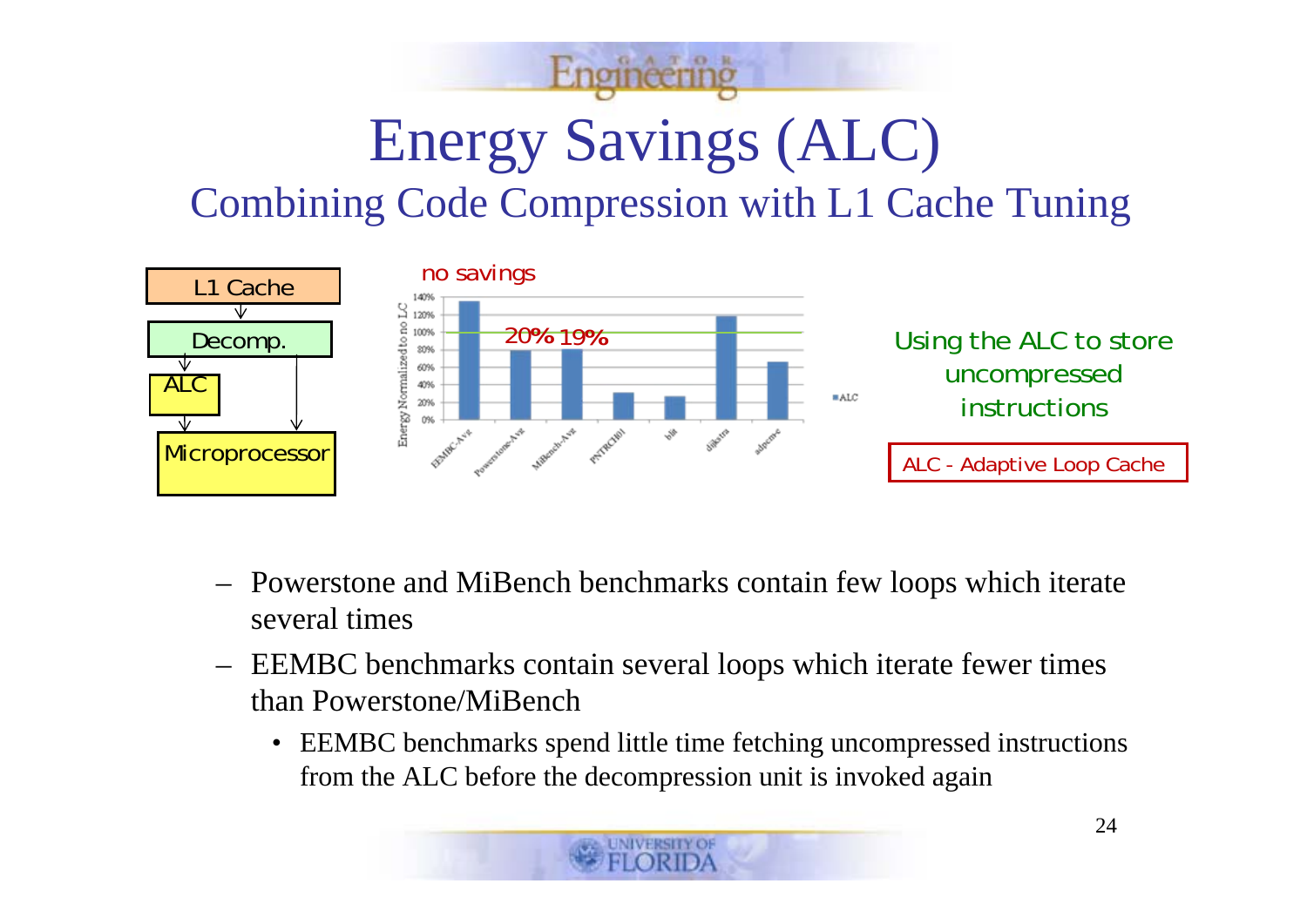

Energy Savings (PLC)

#### Combining Code Compression with L1 Cache Tuning

no savings



– Eliminates the decompression overhead (energy) which would have been consumed while filling the ALC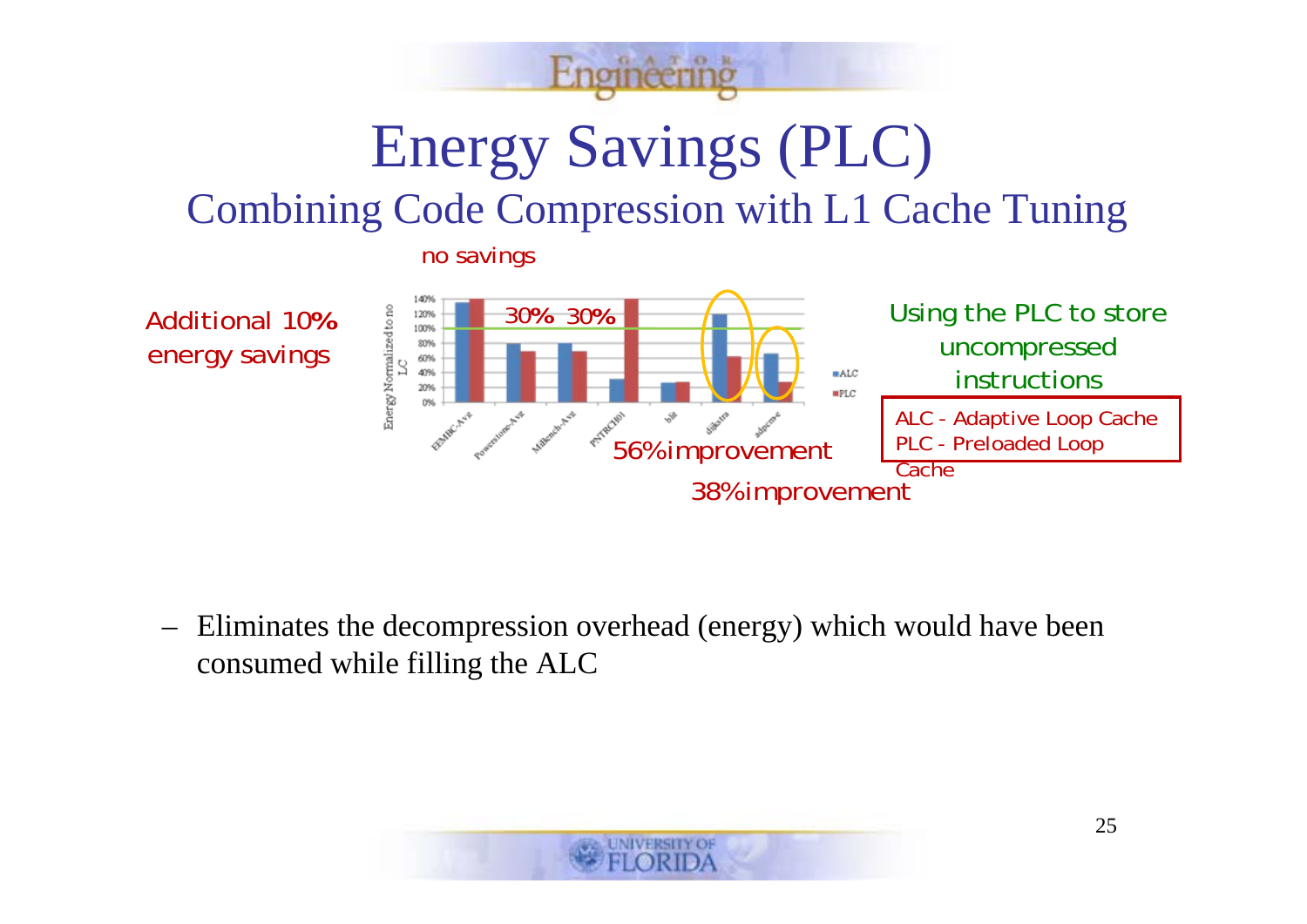#### Performance (ALC & PLC) Combining Code Compression with L1 Cache Tuning



Average increase in execution time (decompression overhead):  $1.7x - 4.7x$ 

- $\overline{\phantom{0}}$ PLC smaller performance penalty than ALC
- – Combining code compression and L1 cache tuning is possible when loop caching eliminates decompression overhead
- – In some cases, combining code compression and L1 cache tuning is only possible using the PLC

ALC - Adaptive Loop Cache PLC - Preloaded Loop **Cache**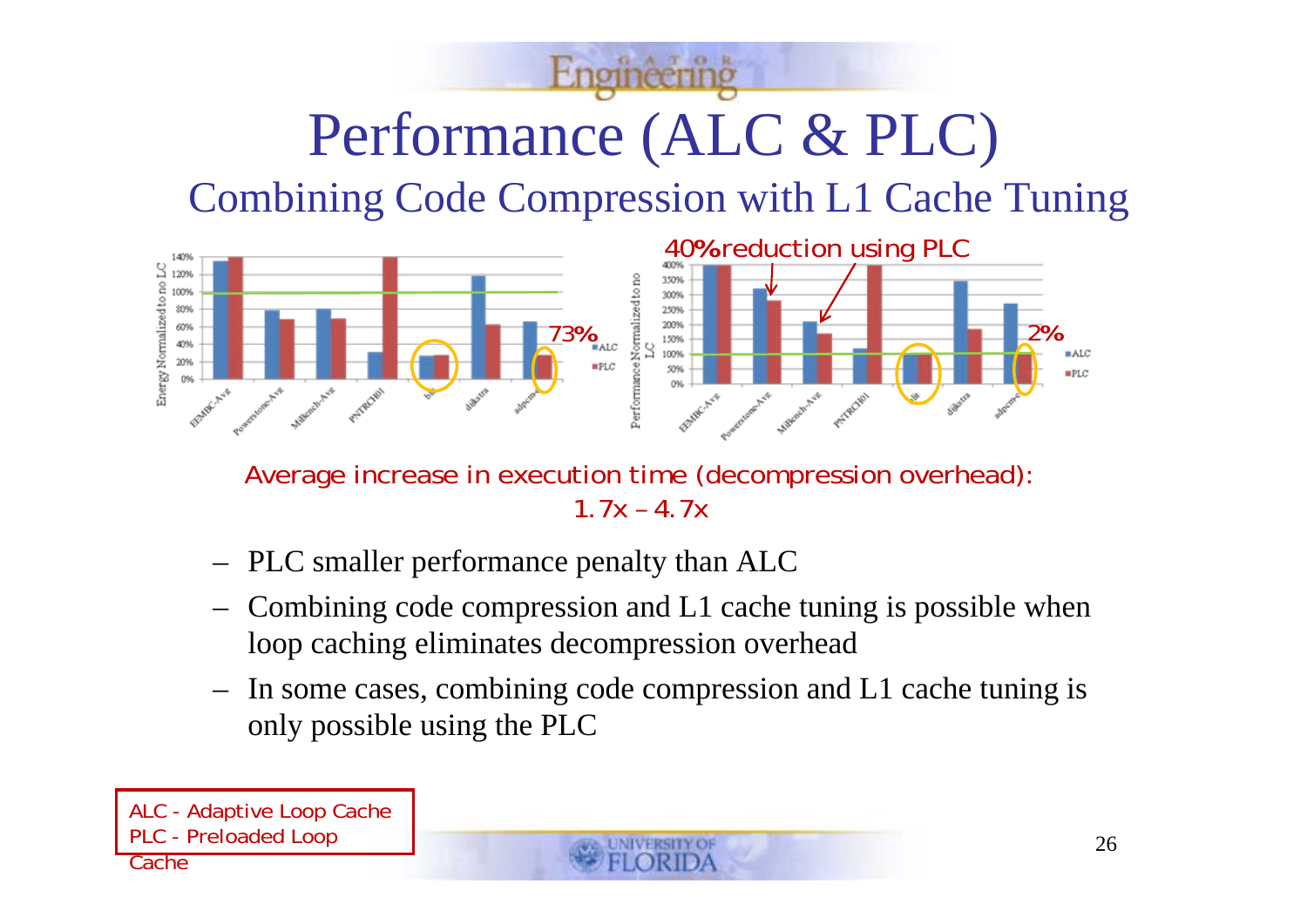# Area (ALC & PLC)

#### Combining Code Compression with L1 Cache Tuning

• Storing compressed instructions in the L1 cache resulted in smaller optimal L1 configurations for 12 benchmarks

| Original Optimal L1 Cache Size | New Optimal L1 Cache Size | <b>Area Savings</b> |
|--------------------------------|---------------------------|---------------------|
| 8KB                            | 2KB                       | 50%                 |
| 8KB                            | 4KB                       | 30%                 |
| 4KB                            | 2KB                       | 20%                 |

- • For the remaining benchmarks the L1 cache configuration did not change
	- Thus adding a loop cache increased the area of the system
- •Some benchmarks achieved energy savings but not area savings